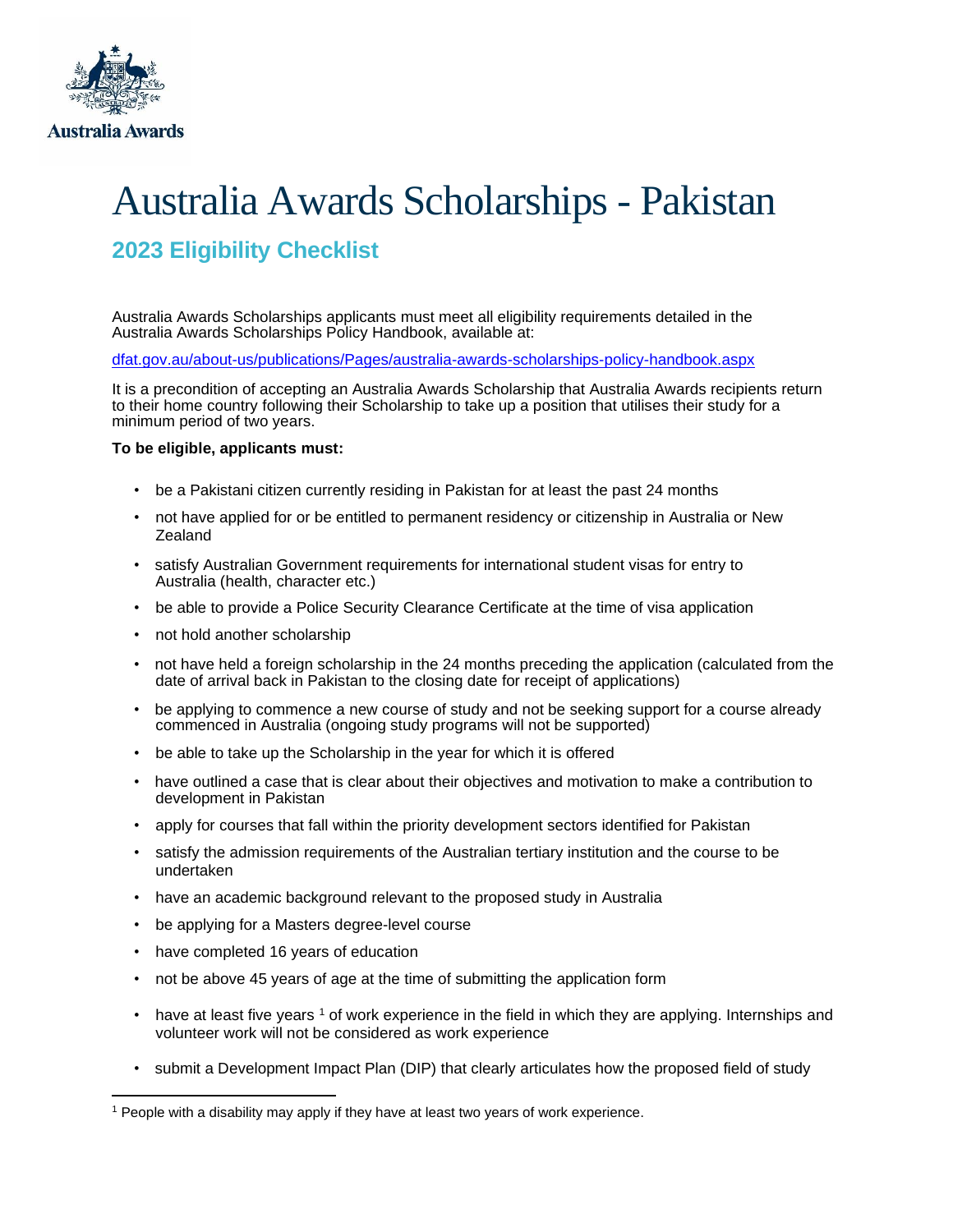could add value to improving the level and standard of service delivery, particularly in the priority development sectors and in promoting pro-poor development

- be able to demonstrate the ability to meet the English Language Proficiency requirements for the Scholarship at the time of application. The accepted English language tests are International English Language Testing System (IELTS)<sup>2</sup>, Test of English as a Foreign Language (TOEFL) or Pearson Test of English Academic (PTE Academic), undertaken at the candidate's own expense. The requirements are:
	- I. an Academic IELTS result with an overall score of at least 6.5, with no band less than 6.0
		- a. People with a disability and who meet the eligibility criteria may submit an application with an IELTS score of 6.0 with no band less than 5.0, but if they are selected, they must re-sit an English Language Proficiency test (to be arranged by Australia Awards - Pakistan) and achieve the required score before they can take up their Scholarship.
	- II. an internet based TOEFL score of at least 79, with a minimum of 21 in all subtests
	- III. a PTE Academic overall score of 58, with no communicative skill score less than 50

#### **Special conditions**

Applicants must also meet the following conditions:

- applicants must submit applications online on the Online Australia Awards Scholarships Information System (OASIS) at **[oasis.dfat.gov.au](https://oasis.dfat.gov.au/)**
- applicants for masters degree by research must provide an outline of the research proposal (up to 1000 words) and have in-principle agreement (letter or email) from a research supervisor at their Preferred university in Australia.
- Scholarships will not be available for courses of study in Australia where the applicant has already achieved that qualification and the qualification is deemed to be equivalent to the Australian qualification.

The program will request recognition of prior learning for all scholarship recipients from Pakistan. If this request is granted, the recipient may be placed in a degree program that may be shorter in duration than for the one he or she originally applied.

(Note**:** *Providing falsified documents at any stage of the scholarship cycle will render the applicant ineligible or be grounds for withdrawal of a Scholarship offer*.)

### **Application dates (for study commencing in Australia in 2023)**

| Opening<br>date: | 1 February 2022 |
|------------------|-----------------|
| Closing<br>date: | 29 April 2022   |

<sup>&</sup>lt;sup>2</sup> For information about IELTS test dates in your city, please contact Australian Education Office (AEO) or British Council Pakistan.